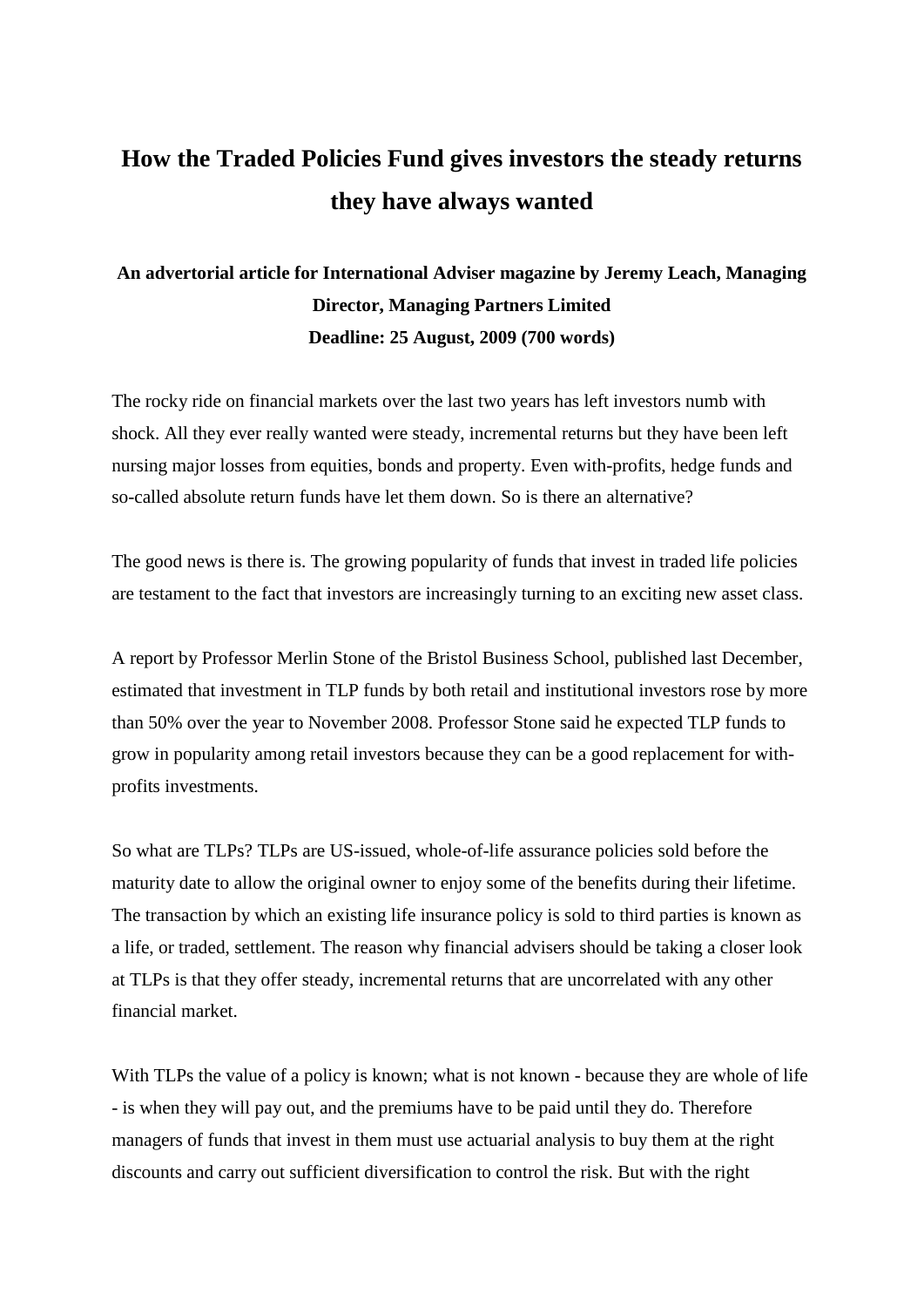investment process, it is possible to deliver secure, incremental returns to a high degree of accuracy in the order of 8-10% per annum, year-in, year-out.

The proof of this can be seen in the performance of Managing Partners Limited's Traded Policies Fund. The Fund recently celebrated its fifth birthday, having delivered outstanding performance over a period of time that included two of the toughest years ever for financial markets.

The Fund's US dollar-denominated Institutional share class returned 53.22% over the five years to 1 July 2009. Other share classes have been launched subsequently, including retail share classes denominated in US dollar, sterling, Euro, yen and Swedish krona as well as a number of institutional share classes. All have delivered steady returns of the same order. In fact, none of them have delivered a negative return in any single quarter.

TLPs are not without risk, of course. It is essential to buy a large number of policies across a wide range of insurance companies in order to diversify risk. The life expectancies on the policies held must also be managed prudently. It is essential that any adviser looking to use a TLP fund takes a good look at the actuarial analysis used by the fund's manager. The pricing of units and performance can all go horribly wrong if this is not carried out correctly. At MPL, we use an independent actuary to analyse the policies in our fund and we find that an average expectancy of 5-6 years optimises the risk-return.

Some investors may be unhappy with the fact TLPs are linked to people's deaths and that people are selling their life assurance policies at deep discounts. But people sell policies for many different reasons, and not necessarily out of desperation. Furthermore, a 'secondary' market means policyholders can get a higher price for their policies than if they just surrendered their policies back to the insurance companies.

The gradual demise of with profits in the UK means the traded endowment policy market has a finite life. But whole-of-life policies continue to be sold in the US in ever greater quantities. Research in the Merlin Stone Report estimated that the TLP market in the US would potentially be worth \$161bn by 2030, from estimates of \$13bn in 2005.\*